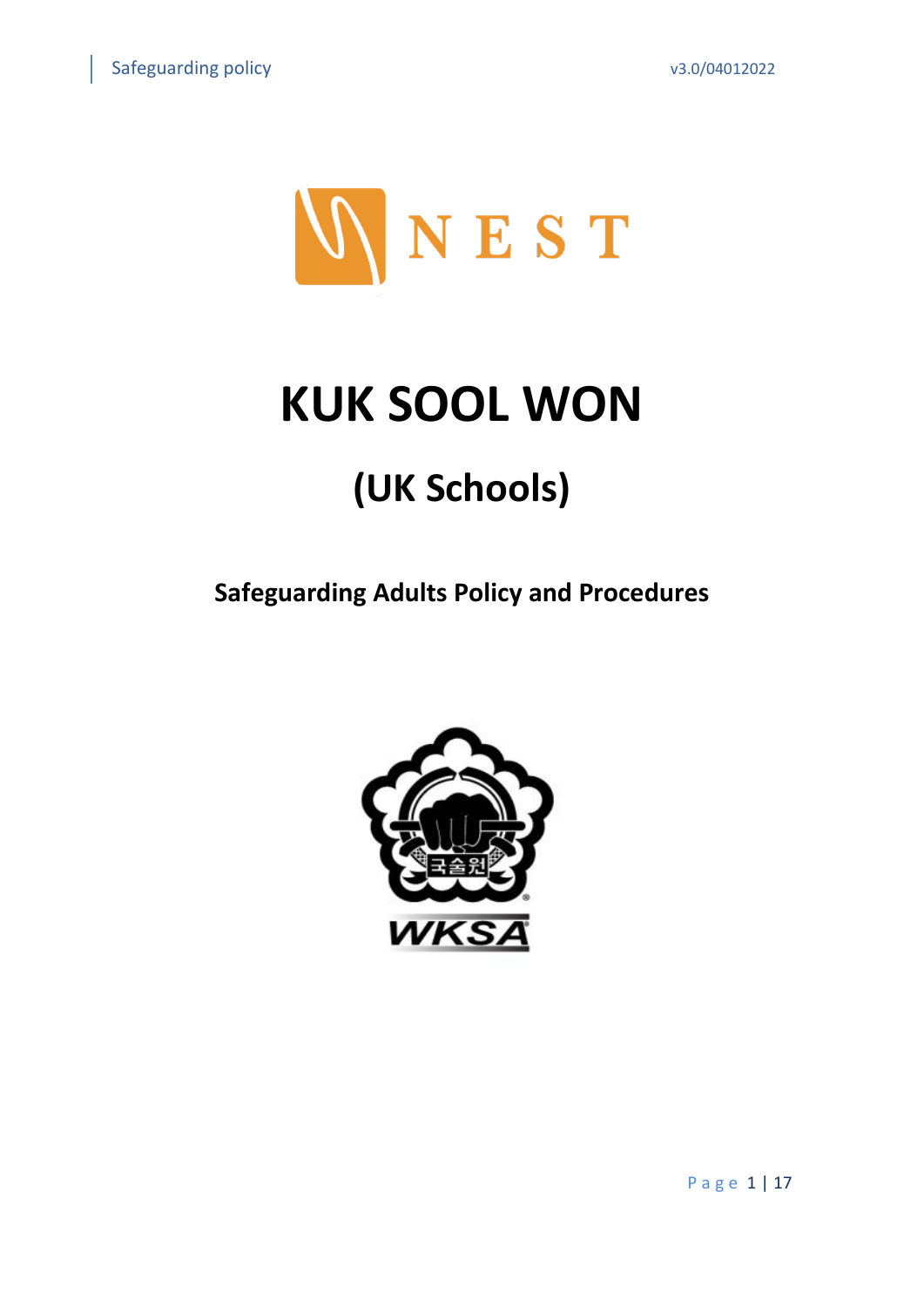### **Table of Contents**

| 1.  |  |
|-----|--|
| 2.  |  |
| 3.  |  |
| 4.  |  |
| 5.  |  |
| 6.  |  |
| 7.  |  |
| 8.  |  |
| 9.  |  |
| 10. |  |
| 11. |  |
| 12. |  |
| 13. |  |
| 14. |  |
| 15. |  |
| 16. |  |
| 17. |  |
| 18. |  |
| 19. |  |
|     |  |
|     |  |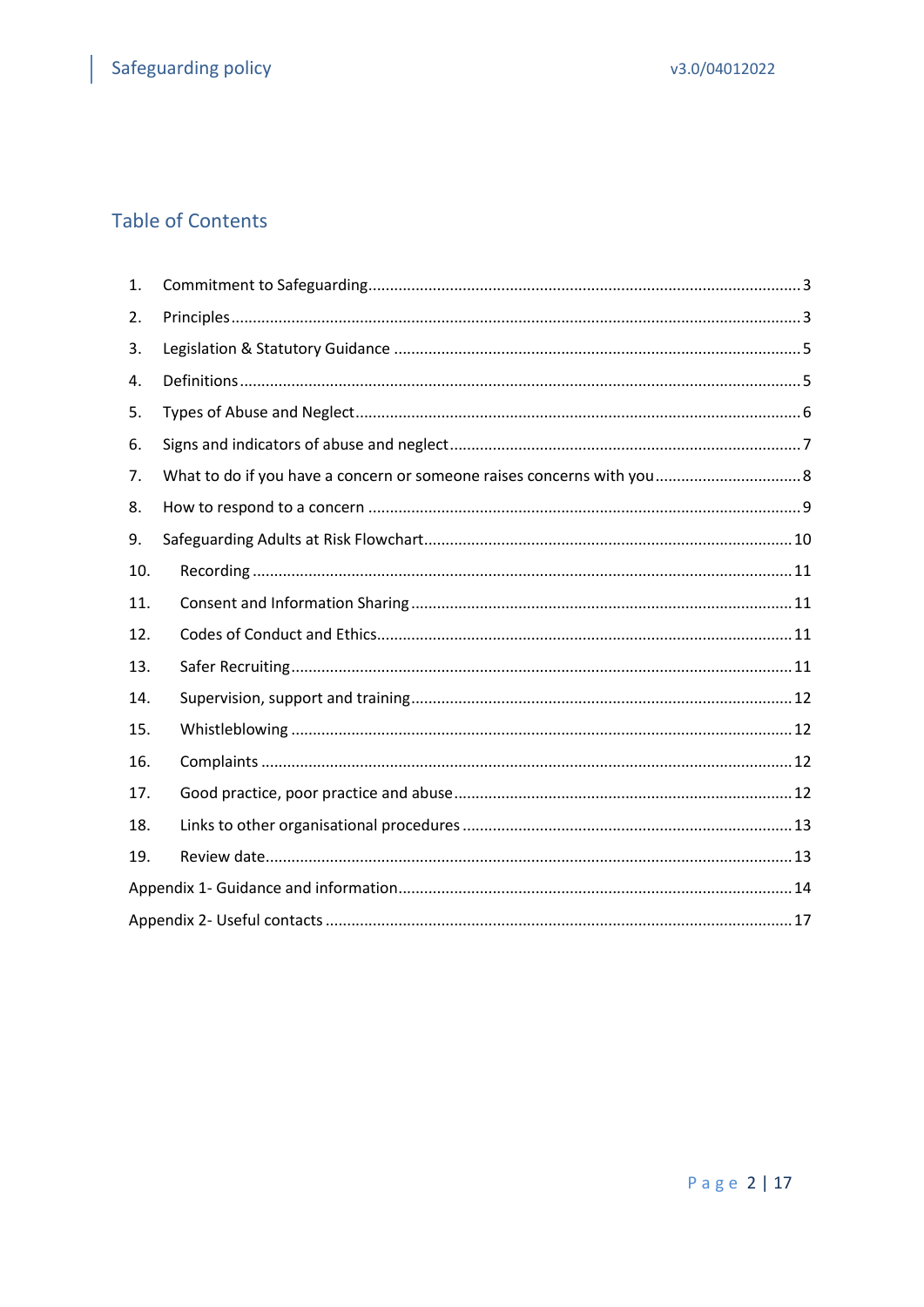#### <span id="page-2-0"></span>1. Commitment to Safeguarding

**Kuk Sool Won (UK Schools)** is committed to creating and maintaining a safe and positive environment and accepts our responsibility to safeguard the welfare of all adults involved in martial arts in accordance with the Care Act 2014.

This safeguarding adult's policy and procedures apply to all individuals involved in **Kuk Sool Won (UK Schools).**

**Kuk Sool Won (UK Schools)** will encourage and support partner organisations, including clubs, counties, suppliers, and sponsors to adopt and demonstrate their commitment to the principles and practice of equality as set out in this safeguarding adult's policy and procedures.

#### <span id="page-2-1"></span>2. Principles

The guidance given in the policy and procedures is based on the following principles:

- All adults, regardless of age, ability or disability, gender, race, religion, ethnic origin, sexual orientation, marital or gender status have the right to be protected from abuse and poor practice and to participate in an enjoyable and safe environment.
- **Kuk Sool Won (UK Schools)** will seek to ensure that our sport is inclusive and make reasonable adjustments for any ability, disability or impairment, we will also commit to continuous development, monitoring and review.
- The rights, dignity and worth of all adults will always be respected.
- We recognise that ability and disability can change over time, such that some adults may be additionally vulnerable to abuse, in particular those adults with care and support needs
- We all have a shared responsibility to ensure the safety and well-being of all adults and will act appropriately and report concerns whether these concerns arise within **Kuk Sool Won (UK Schools)** for example inappropriate behaviour of an instructor, or in the wider community.
- All allegations will be taken seriously and responded to quickly in line with **Kuk Sool Won (UK Schools)** Safeguarding Adults Policy and Procedures.
- **Kuk Sool Won (UK Schools)** recognises the role and responsibilities of the statutory agencies in safeguarding adults and is committed to complying with the procedures of the Local Safeguarding Adults Boards.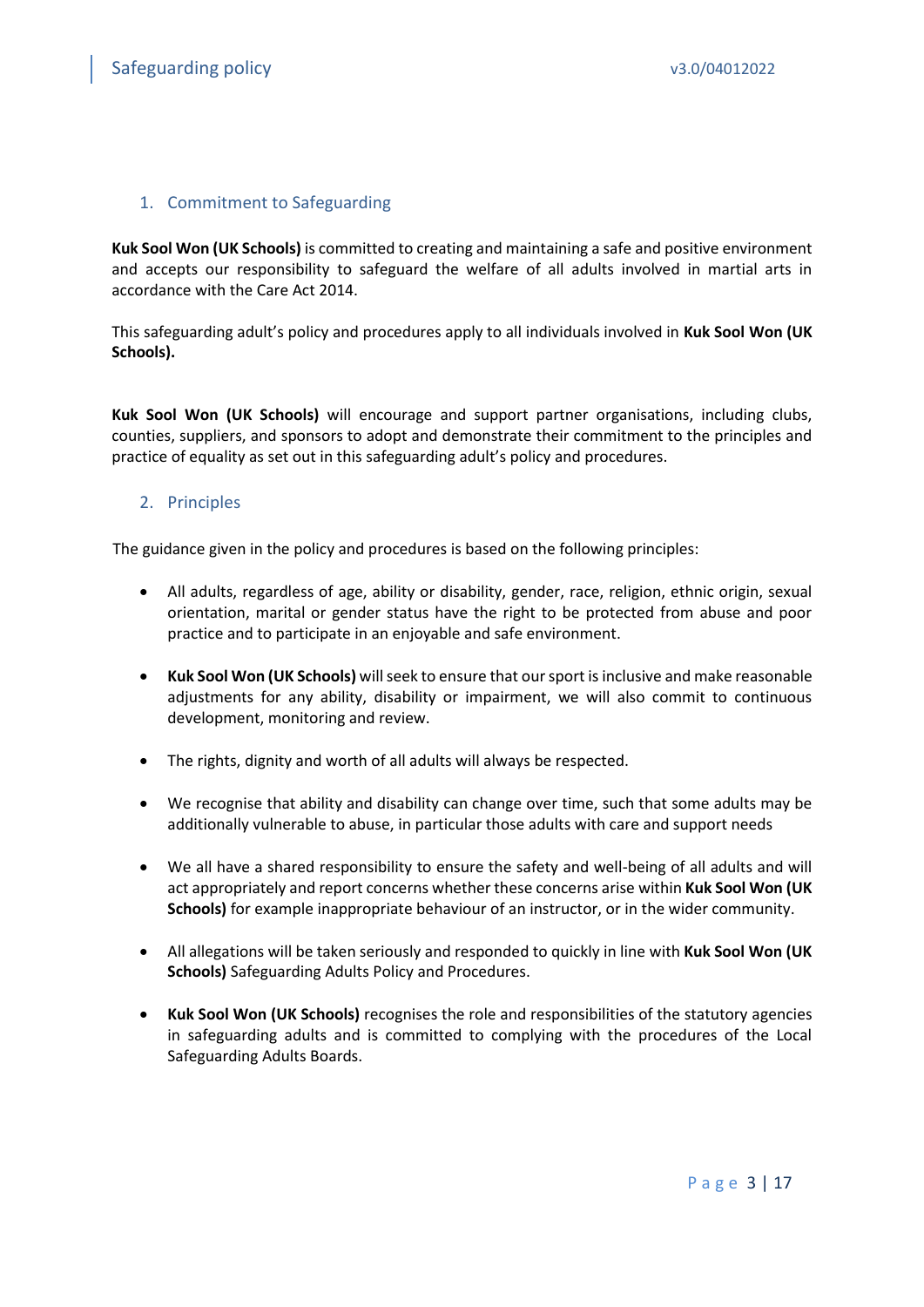#### **The six principles of adult safeguarding**

The Care Act 2014 sets out the following principles that should underpin safeguarding of adults

• **Empowerment** - People being supported and encouraged to make their own decisions and informed consent.

"I am asked what I want as the outcomes from the safeguarding process and these directly inform what happens."

- **Prevention** It is better to take action before harm occurs. "I receive clear and simple information about what abuse is, how to recognise the signs and what I can do to seek help."
- **Proportionality** The least intrusive response appropriate to the risk presented. "I am sure that the professionals will work in my interest, as I see them, and they will only get involved as much as needed."
- **Protection** Support and representation for those in greatest need. "I get help and support to report abuse and neglect. I get help so that I am able to take part in the safeguarding process to the extent to which I want."
- **Partnership** Local solutions through services working with their communities. Communities have a part to play in preventing, detecting and reporting neglect and abuse "I know that staff treat any personal and sensitive information in confidence, only sharing what is helpful and necessary. I am confident that professionals will work together and with me to get the best result for me."
- **Accountability** Accountability and transparency in delivering safeguarding. "I understand the role of everyone involved in my life and so do they."

#### **Making Safeguarding Personal**

'Making safeguarding personal' means that adult safeguarding should be person led and outcome focussed. It engages the person in a conversation about how best to respond to their safeguarding situation in a way that enhances involvement, choice and control. As well as improving quality of life, well-being and safety.

Wherever possible discuss safeguarding concerns with the adult to get their view of what they would like to happen and keep them involved in the safeguarding process, seeking their consent to share information outside of the organisation where necessary.

#### **Wellbeing Principle**

The concept of wellbeing is threaded throughout the Care Act and it is one that is relevant to adult safeguarding in sport and activity. Wellbeing is different for each of us however the Act sets out broad categories that contribute to our sense of wellbeing. By keeping these themes in mind, we can all ensure that adult participants can fully take part in martial arts.

- Personal dignity (including treatment of the individual with respect)
- Physical and mental health and emotional wellbeing
- Protection from abuse and neglect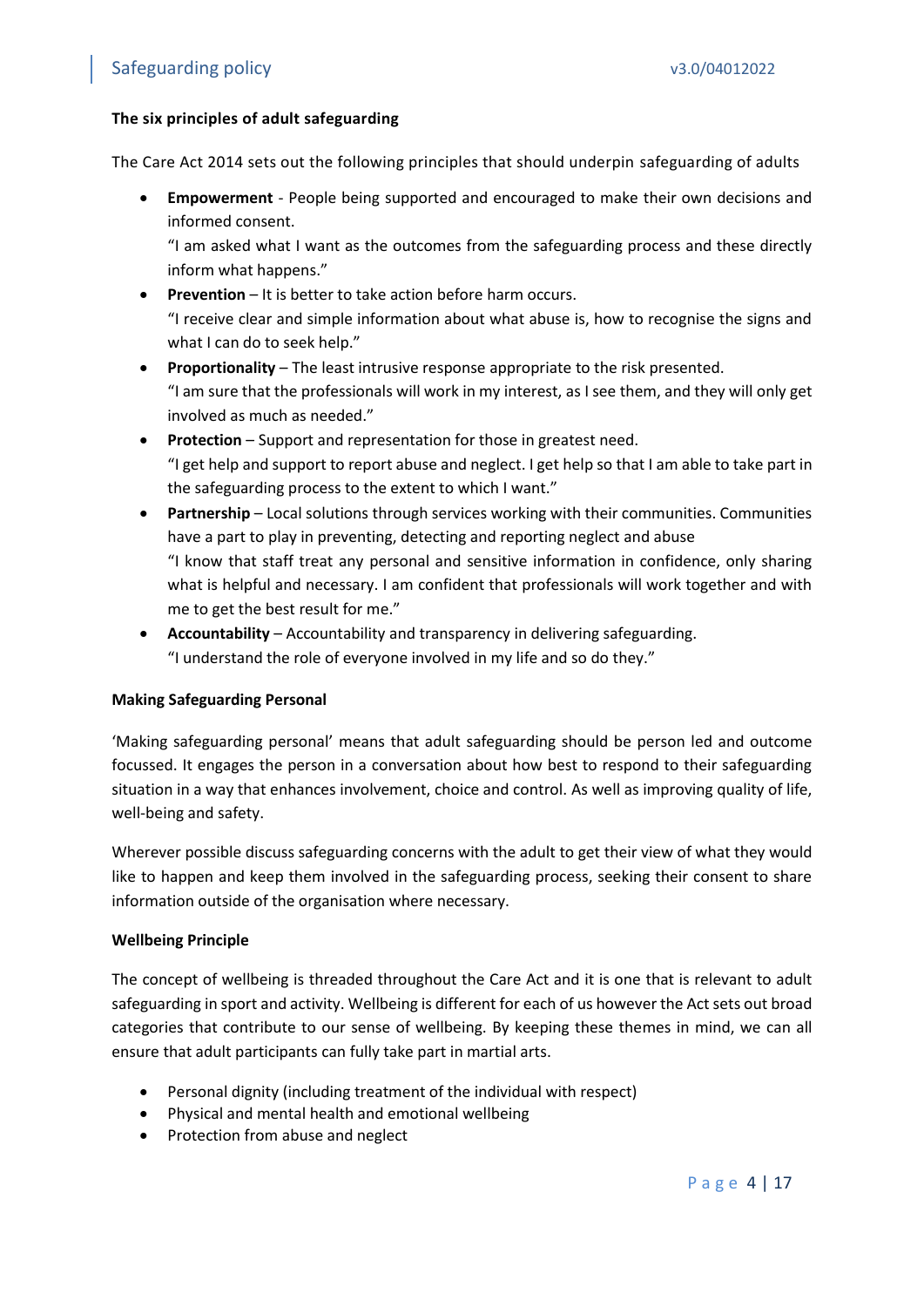- Control by the individual over their day-to-day life (including over care and support provided and the way they are provided)
- Participation in work, education, training or recreation
- Social and economic wellbeing
- Domestic, family and personal domains
- Suitability of the individual's living accommodation
- The individual's contribution to society.

#### <span id="page-4-0"></span>3. Legislation & Statutory Guidance

The practices and procedures within this policy are based on the principles contained within the UK legislation and government guidance. They have been developed to complement the Safeguarding Adults Boards policy and procedures, the following is taken into consideration:

- The Care Act 2014
- The Protection of Freedoms Act 2012
- Domestic Violence, Crime and Victims (Amendment) Act 2012
- The Equality Act 2010
- The Safeguarding Vulnerable Groups Act 2006
- Mental Capacity Act 2005
- Sexual Offences Act 2003
- The Human Rights Act 1998
- The Data Protection Act 2018
- <span id="page-4-1"></span>4. Definitions

To assist working through and understanding this policy a number of key definitions need to be explained:

**Adult** is anyone aged 18 or over.

**Adult at Risk** is a person aged 18 or over who:

• Has needs for care and support (whether or not the local authority is meeting any of those needs);

and;

- Is experiencing, or is at risk of, abuse or neglect; and;
- As a result of those care and support needs is unable to protect themselves from either the risk of, or the experience of, abuse or neglect.

**Adult in need of care and support** is determined by a range of factors including personal characteristics, factors associated with their situation or environment and social factors. Naturally, a person's disability or frailty does not mean that they will inevitably experience harm or abuse.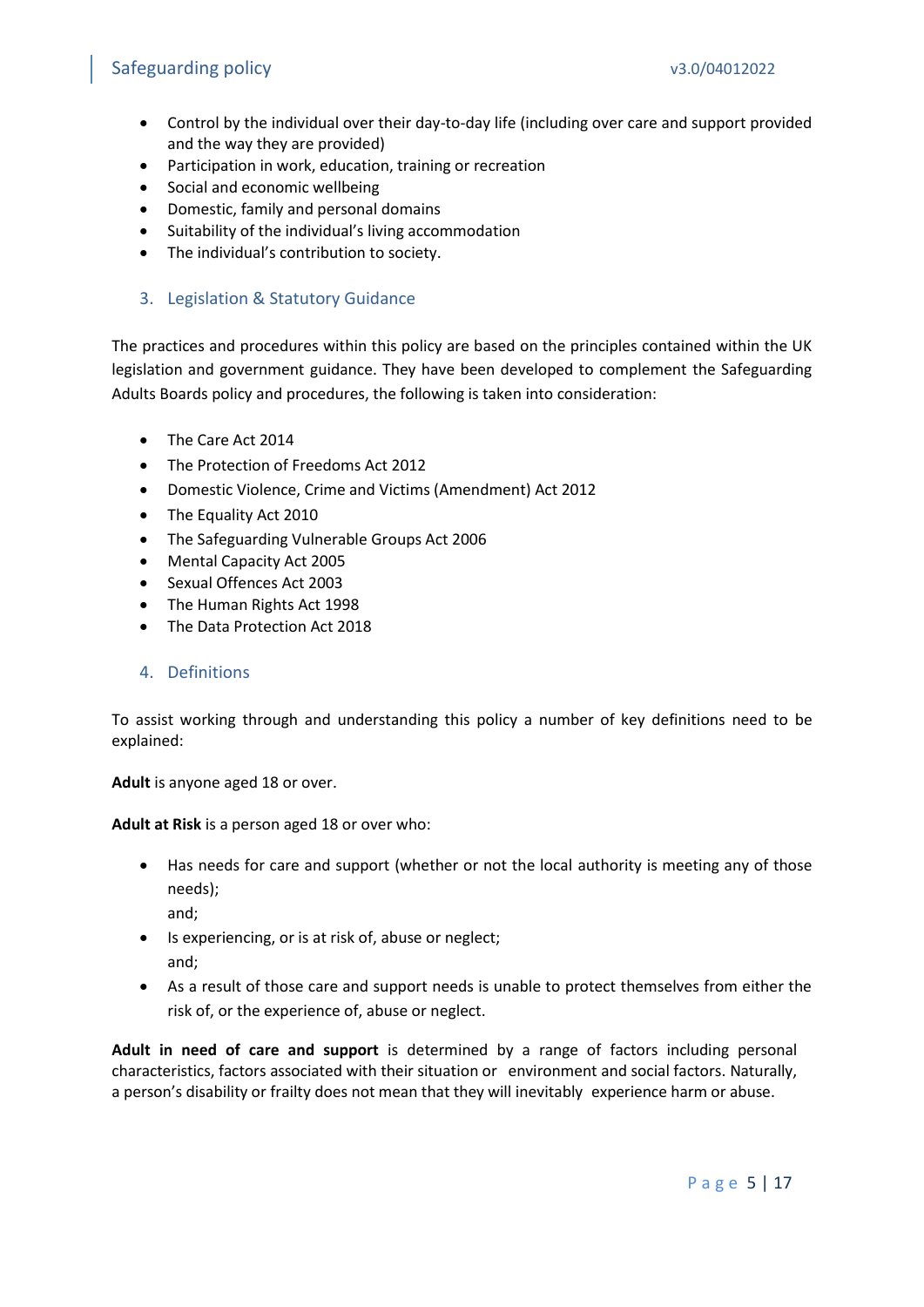In the context of safeguarding adults, the likelihood of an adult in need of care and support experiencing harm or abuse should be determined by considering a range of social, environmental and clinical factors, not merely because they may be defined by one or more of the above descriptors.

In recent years there has been a marked shift away from using the term 'vulnerable' to describe adults potentially at risk from harm or abuse.

**Abuse** is a violation of an individual's human and civil rights by another person or persons.

**Adult safeguarding** is protecting a person's right to live in safety, free from abuse and neglect.

**Capacity** refers to the ability to make a decision at a particular time, for example when under considerable stress. The starting assumption must always be that a person has the capacity to make a decision unless it can be established that they lack capacity (Mental Capacity Act 2005).

**Designated Welfare Officer (DWO)** is the first port of call in the event of a safeguarding incident- refer to Role of Designated Welfare Officer for more information.

#### <span id="page-5-0"></span>5. Types of Abuse and Neglect

 There are different types/patterns of abuse and neglect and each may occur in different circumstances. The Care Act 2014 identifies the following as an illustrative guide and is not intended to be an exhaustive list as to the sort of behaviour which could give rise to a safeguarding concern.

**Self-neglect** – this covers a wide range of behaviour: neglecting to care for one's personal hygiene, health or surroundings and includes behaviour such as hoarding.

**Modern Slavery** – encompasses slavery, human trafficking, forced labour and domestic servitude. Traffickers and slave masters use whatever means they have at their disposal to coerce, deceive and force individuals into a life of abuse, servitude and inhumane treatment.

**Domestic Abuse and Coercive Control** – including psychological, physical, sexual, financial and emotional abuse. It also includes so called 'honour' based violence. It can occur between any family members.

**Discriminatory Abuse** – discrimination is abuse which centres on a difference or perceived difference particularly with respect to race, gender or disability or any of the protected characteristics of the Equality Act.

**Organisational Abuse** – including neglect and poor care practice within an institution or specific care setting such as a hospital or care home, for example, or in relation to care provided in one's own home. This may range from one off incidents to on-going ill-treatment. It can be through neglect or poor professional practice as a result of the structure, policies, processes and practices within an organisation.

**Physical Abuse** – including hitting, slapping, pushing, kicking, misuse of medication, restraint or inappropriate sanctions.

**Sexual Abuse** – including rape, indecent exposure, sexual harassment, inappropriate looking or touching, sexual teasing or innuendo, sexual photography, subjection to pornography or witnessing

P a g e 6 | 17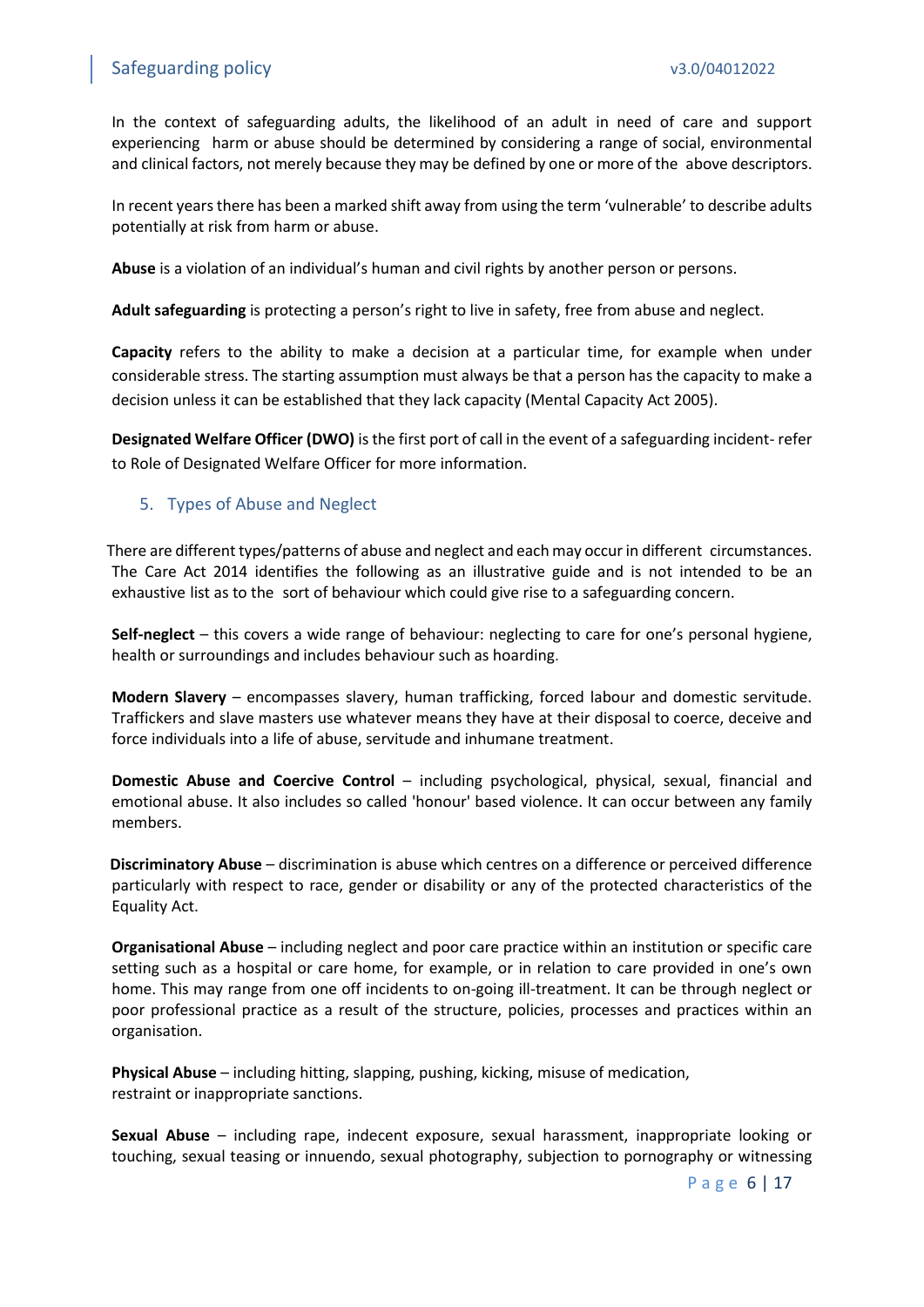sexual acts, indecent exposure and sexual assault or sexual acts to which the adult has not consented or was pressured into consenting.

**Financial or Material Abuse** – including theft, fraud, internet scamming, coercion in relation to an adult's financial affairs or arrangements, including in connection with wills, property, inheritance or financial transactions, or the misuse or misappropriation of property, possessions or benefits.

**Neglect** – including ignoring medical or physical care needs, failure to provide access to appropriate health social care or educational services, the withholding of the necessities of life, such as medication, adequate nutrition and heating.

**Emotional or Psychological Abuse-** this includes threats of harm or abandonment, deprivation of contact, humiliation, blaming, controlling, intimidation, coercion, harassment, verbal abuse, isolation or withdrawal from services or supportive networks.

**Not included in the Care Act 2014 but also relevant:**

 **Cyber Bullying** – Cyber bullying occurs when someone repeatedly makes fun of another person online or picks on another person through emails, text messages, or uses online forums with the intention of harming, damaging, humiliating or isolating another person. It can be used to carry out many different types of bullying (such as racist bullying, homophobic bullying, or bullying related to special educational needs and disabilities) the means of which the bullying occurs is through technology.

**Forced Marriage** – Forced marriage is a term used to describe a marriage in which one or both of the parties are married without their consent or against their will. A forced marriage differs from an arranged marriage, in which both parties' consent to the assistance of a third party in identifying a spouse. The Anti-social Behaviour, Crime and Policing Act 2014 makes it a criminal offence to force someone to marry. The forced marriage of adults with learning disabilities occurs when the adult does not have the capacity to consent to the marriage.

**Mate Crime** – a 'mate crime' is defined by the Safety Net Project as 'when vulnerable people are befriended by members of the community who go on to exploit and take advantage of them. It may not be an illegal act but still has a negative effect on the individual.' Mate Crime is carried out by someone the adult knows and often happens in private. In recent years there have been a number of Serious Case Reviews (SCR) relating to people with a learning disability who were murdered or seriously harmed by people who purported to be their friend.

**Radicalisation** – the aim of radicalisation is to attract people to their reasoning, inspire new recruits and embed their extreme views by persuading vulnerable individuals of the legitimacy of their cause. This may be direct through a relationship, or through social media.

#### <span id="page-6-0"></span>6. Signs and indicators of abuse and neglect

Abuse can take place in any context and by all manner of perpetrator. Abuse may be inflicted by anyone in the school/club who a participant comes into contact with. Or school/club members, workers, volunteers or instructors may suspect that a participant is being abused or neglected outside of the school/club setting. There are many signs and indicators that may suggest someone is being abused or neglected, these include but are not limited to: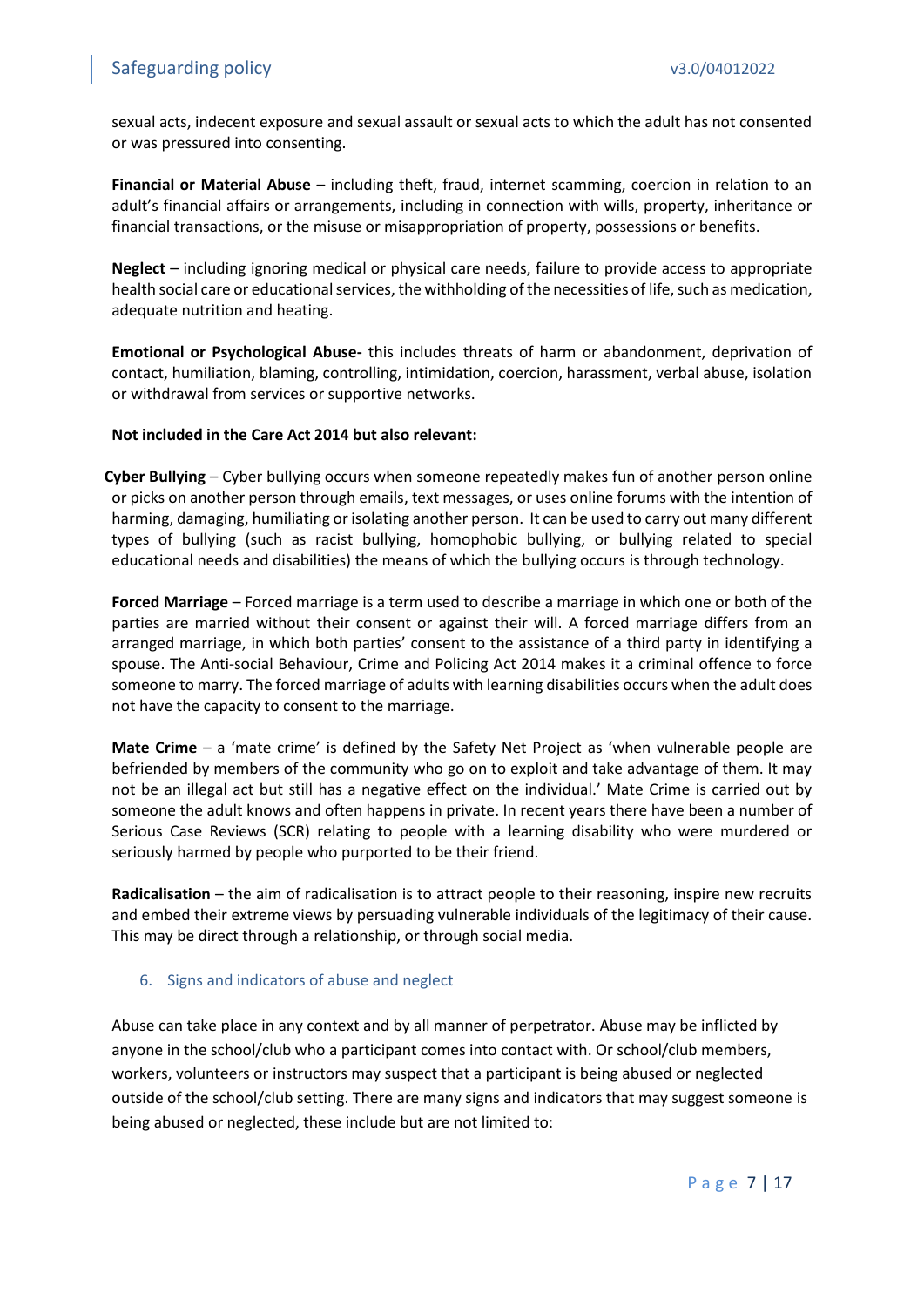- Unexplained bruises or injuries or lack of medical attention when an injury is present.
- Person has belongings or money going missing.
- Person is not attending / no longer enjoying their sessions, you may notice that a participant in a team has been missing from practice sessions and is not responding to reminders from team members or coaches.
- Someone losing or gaining weight / an unkempt appearance. This could be a player whose appearance becomes unkempt, does not wear suitable sports kit and deterioration in hygiene.
- A change in the behaviour or confidence of a person. For example, a participant may be looking quiet and withdrawn when their brother comes to collect them from sessions, in contrast to their personal assistant whom they greet with a smile.
- They may self-harm.
- They may have a fear of a particular group or individual.
- They may tell you / another person they are being abused i.e. a disclosure.
- Harassing of a club member because they are or are perceived to have protected characteristics.
- Not meeting the needs of the participant e.g. this could be training without a necessary break.
- A coach intentionally striking an athlete.
- This could be a fellow athlete who sends unwanted sexually explicit text messages to a learning-disabled adult they are training alongside.
- This could be an athlete threatening another athlete with physical harm and persistently blaming them for poor performance.
- <span id="page-7-0"></span>7. What to do if you have a concern or someone raises concerns with you
- It is not your responsibility to decide whether or not an adult has been abused. It is, however, everyone's responsibility at **Kuk Sool Won (UK Schools)** to respond to and report concerns.
- If you are concerned someone is in immediate danger, contact the police on 999 straight away. Where you suspect that a crime is being committed, you must involve the police.
- If you have concerns and or you are told about possible or alleged abuse, poor practice or wider welfare issues you must report this to the **Kuk Sool Won (UK Schools)** Designated Welfare Officer (DWO) or Deputy or, if this person is implicated then report to the **Kuk Sool Won (UK Schools)** Chief Executive.
- When raising your concern with the DWO/Designated Lead it is good practice to seek the adult's views on what they would like to happen next and to inform them that you will be passing on your concern.
- It is important when considering your concern that you ensure that adult is informed about any decisions and action taken and always consider their needs and wishes.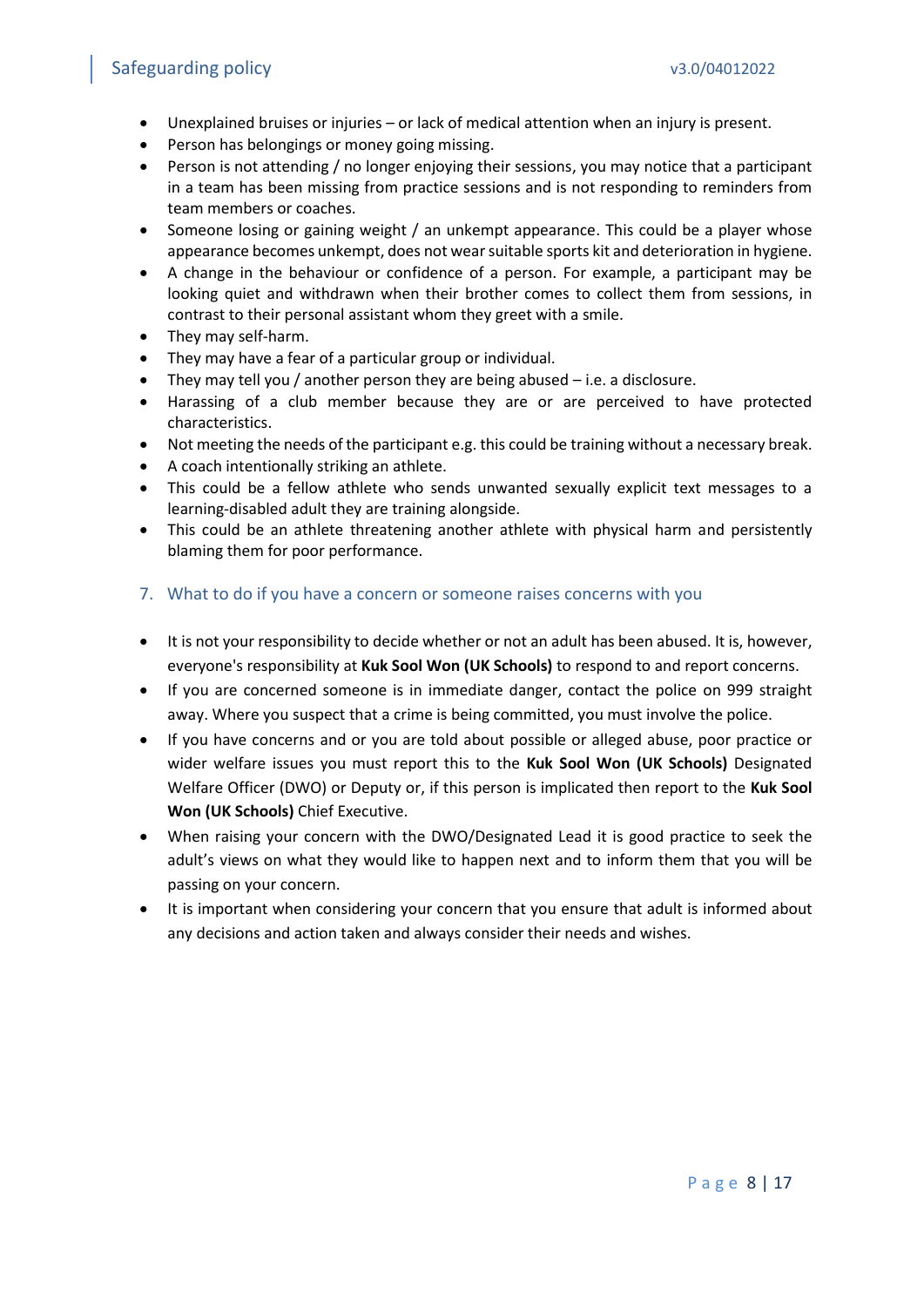#### <span id="page-8-0"></span>8. How to respond to a concern

It is always difficult to hear about or witness harm or abuse. The following points will be helpful for both you and the adult should they choose to disclose abuse to you:

• Stay calm.

• Listen carefully to what is said and try not to interrupt.

• Remember to make safeguarding personal. Discuss your safeguarding concerns with the adult, obtain their view on what they would like to happen, but inform them it's your duty to pass on your concerns to the Designated Welfare Officer.

• Allow them to continue at their own pace.

• Ask questions for clarification only and avoid asking questions that suggest an answer (leading questions).

• Reassure them that they are not to blame and have done the right thing in telling you. If the concern is serious, explain to them that you will need to get support from others who are trained to help keep them safe.

• Be aware of the possibility of forensic evidence if the disclosure relates to a recent incident of physical harm or injury and try to protect any supporting materials e.g. bedding or clothing.

• Contact the **Kuk Sool Won (UK Schools)** Designated Welfare Officer (DWO).

• Where you are unable to contact your Designated Welfare Officer (DWO), advice can be sought from statutory agencies or the Local Authority Designated Officer (LADO).

• All serious concerns must be referred to statutory agencies.

Where the concern or allegation is about a member of staff or a volunteer, this must like all other concerns be reported to the Designated Welfare Officer (DWO) or Deputy. If the DWO considers the concern to be serious, for example potential abuse or a crime, they must report the incident to the Local Authority Designated Officer (LADO) or the Police.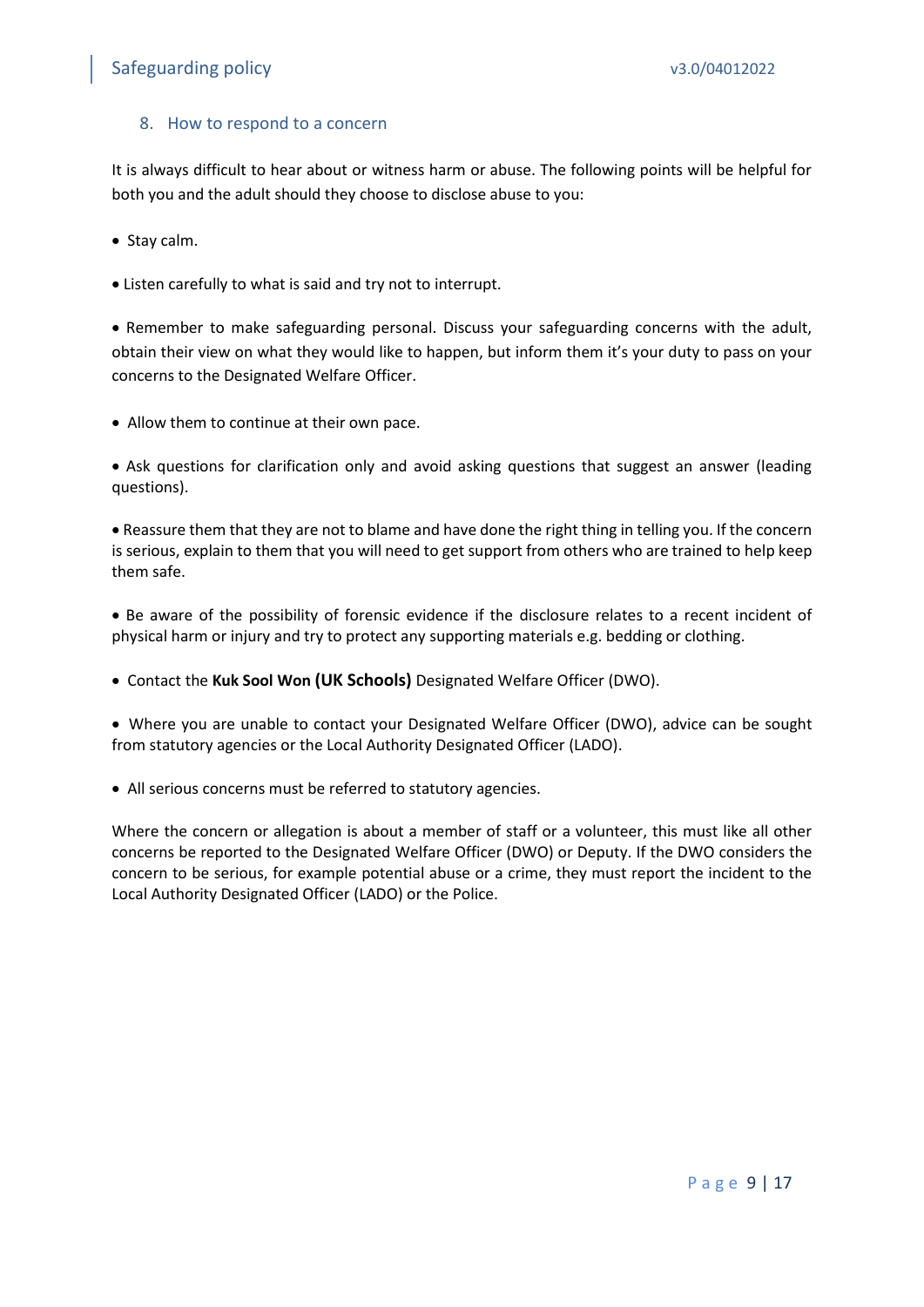#### <span id="page-9-0"></span>9. Safeguarding Adults at Risk Flowchart



Remember to involve the adult at risk throughout the process wherever possible and **gain consent for any referrals to social care if the person has capacity**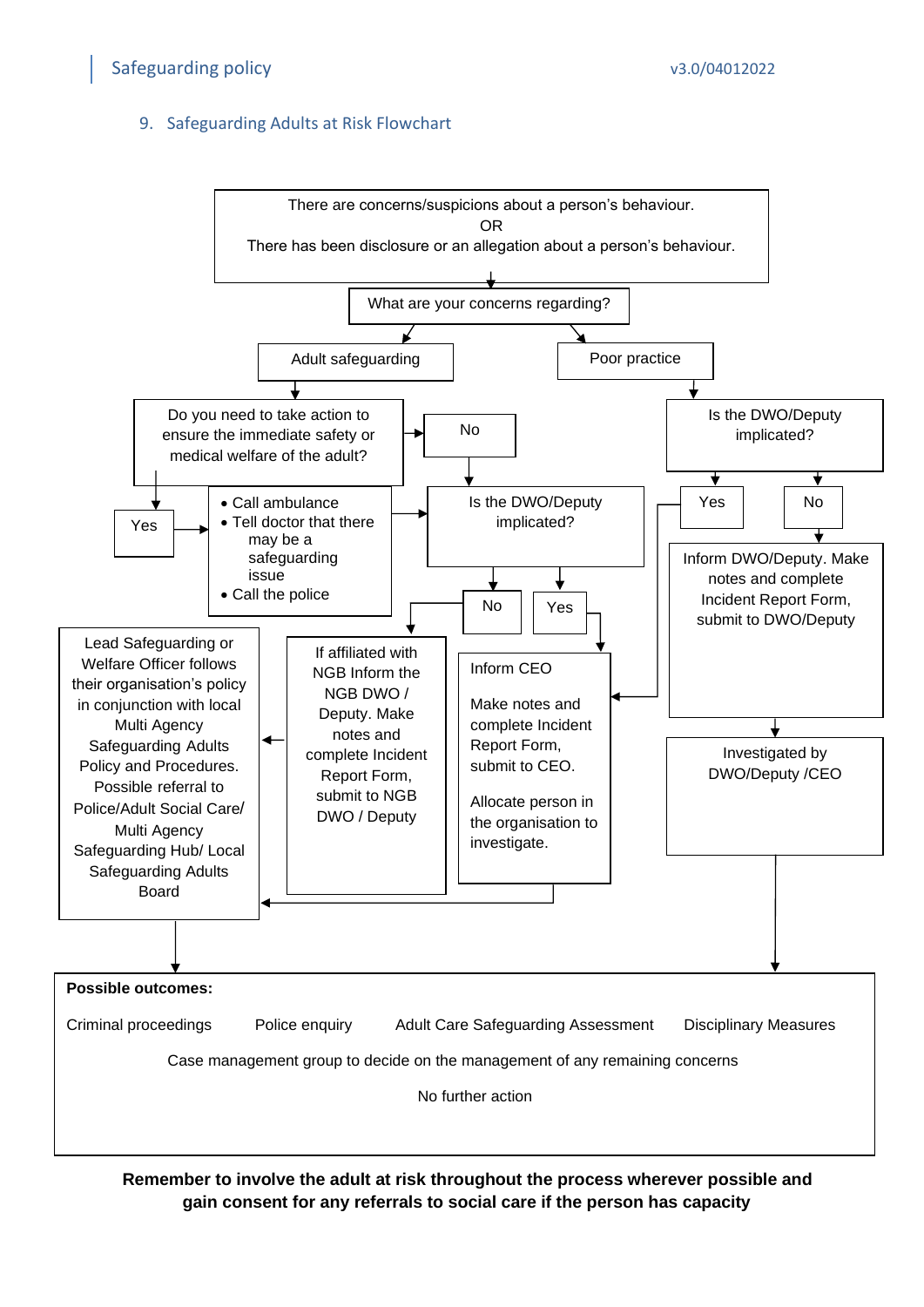#### <span id="page-10-0"></span>10. Recording

Should an adult make a disclosure, a record in writing must be made as soon as possible, using their words and, where relevant, using the **Kuk Sool Won (UK Schools)** incident report form. Note the date, time, any names mentioned, names and addresses to whom the information was given and who else is aware of the allegation. Note or describe clearly any visible injury.

Take care to distinguish between fact, observation, allegation and opinion. It is important that the information you have is accurate.

Recording of any incident, including possible abuse or poor practice incidents, should also follow this procedure. In all situations, including those in which the cause of concern arises either from a disclosure of abuse or from suspicion of abuse, it is vitally important to record the details, regardless of whether they are shared with a statutory agency, as soon as possible using the Incident Reporting Form.

The record should be clear and factual as it may be needed by adult protection agencies and may, in the future, be used as evidence in court. Records should be kept securely and shared only with those who need to know about the incident.

Throughout the process of any safeguarding cases, accurate records should be made and maintained.

#### <span id="page-10-1"></span>11. Consent and Information Sharing

**Kuk Sool Won (UK Schools)** is aware this area, albeit it has similarities, is different from Safeguarding Children. A full explanation of the duties around consent and information sharing can be found in further guidance provided.

#### <span id="page-10-2"></span>12. Codes of Conduct and Ethics

The codes of conduct and ethics for all those involved at **Kuk Sool Won (UK Schools)** can be found as a separate guidance sheet. It is essential these are followed in so the highest possible standards of behaviour and conduct in Martial Arts activities are maintained. The principles must be adhered to at all times so that Martial Arts can be enjoyed by all. All those involved at **Kuk Sool Won (UK Schools)** will show their understanding and commitment to the codes of conduct and ethics.

#### <span id="page-10-3"></span>13. Safer Recruiting

At **Kuk Sool Won (UK Schools)**, we take all reasonable steps to ensure unsuitable people are prevented from working with our students. Whilst there may be some reservations that volunteers could be put off by having to go through a recruitment process, it is important to ensure reasonable steps have been taken to identify unsuitable individuals.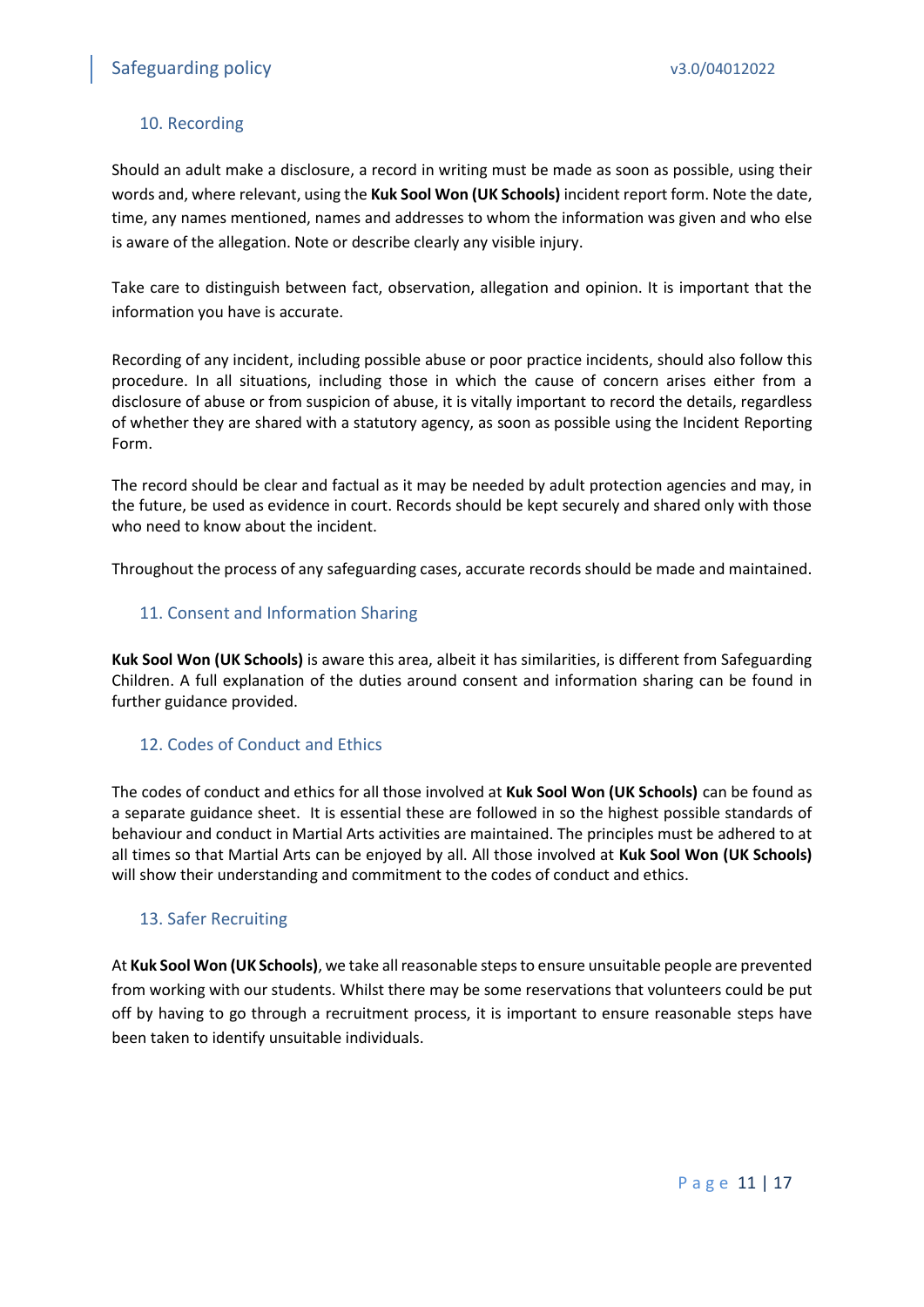#### <span id="page-11-0"></span>14. Supervision, support and training

Once recruited, all staff and volunteers at **Kuk Sool Won (UK Schools)** will be well informed, trained, supervised and supported to ensure that they effectively safeguard adults and know how to respond to any concerns.

**Kuk Sool Won (UK Schools)** will ensure that training and resources are available to encourage the development of staff and volunteers. This will include:

- an induction to the work and the school/club
- a trial period in which to develop skills whilst supervised
- ongoing support and monitoring

There are currently no formal qualifications specifically for safeguarding and protecting adults in sport. However, training developed by sports and other organisations is available to strengthen the skills and knowledge of the safeguard in order to safeguard adults. Training plays an important role in equipping staff and volunteers to do their job safely and effectively. Different safeguarding training is available depending on the person's role.

#### <span id="page-11-1"></span>**15.** Whistleblowing

It's important that people within **Kuk Sool Won (UK Schools)** have the confidence to come forward to speak or act if they're unhappy with anything.

Whistleblowing occurs when a person raises a concern about dangerous or illegal activity, or any wrongdoing within their sports organisation.

Further information can be found on the Whistleblowing Guidance Sheet.

#### <span id="page-11-2"></span>**16.** Complaints

In order to ensure we develop an open culture where everyone at **Kuk Sool Won (UK Schools)** feels able to express any concerns, we have a procedure for dealing with complaints from a child, parent, carer, guardian, adult at risk, instructor or volunteer.

This should be linked to the organisation's complaints procedures, ensuring the provision of support and advocacy for the people involved.

#### <span id="page-11-3"></span>17. Good practice, poor practice and abuse

It can be difficult to distinguish poor practice from abuse, whether intentional or accidental.

It is not the responsibility of any individual involved at **Kuk Sool Won (UK Schools)** to make judgements regarding whether or not abuse is taking place, however, all **Kuk Sool Won (UK Schools)** personnel have the responsibility to recognise and identify poor practice and potential abuse, and act on this if they have concerns.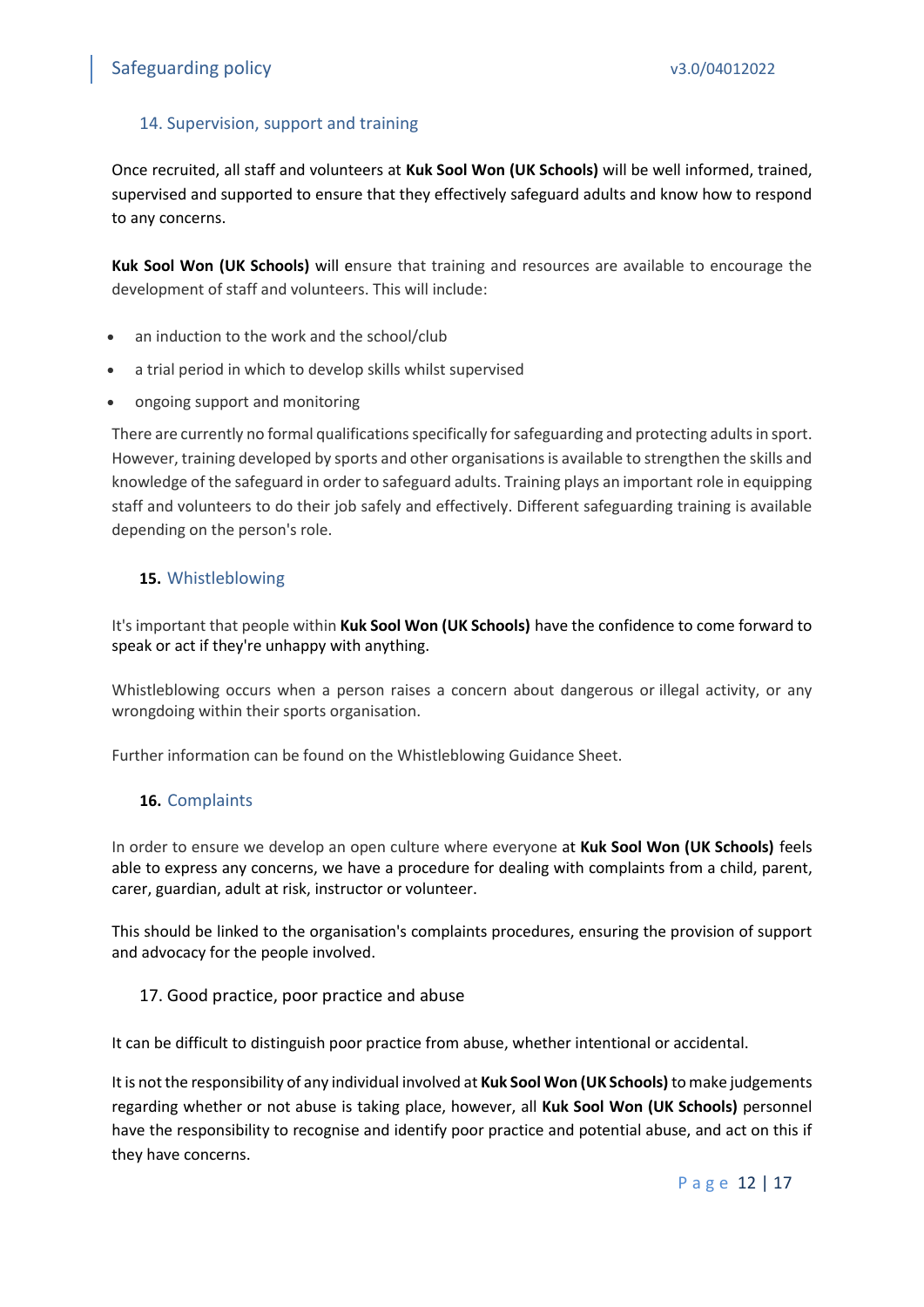#### **Good practice**

A Code of Conduct Guidance sheet is provided to allow those involved at various levels to signify their understanding and agreement to follow good practice at **Kuk Sool Won (UK Schools).**

**Kuk Sool Won (UK Schools)** expects that instructors of adult athletes:

- Adopt and endorse the **Kuk Sool Won (UK Schools)** Instructors Codes of Conduct.
- Have completed a course in basic awareness in working with and safeguarding Adults.

#### **Everyone should:**

- Aim to make the experience of **Kuk Sool Won (UK Schools)** fun and enjoyable.
- Promote fairness and playing by the rules.
- Not tolerate the use of prohibited or illegal substances.
- Treat all adults equally and preserve their dignity; this includes giving more and less talented members of a group similar attention, time and respect.

#### <span id="page-12-0"></span>18. Links to other organisational procedures

This policy should be read in conjunction with other relevant organisational policies and procedures, including your:

- Whistleblowing Policy
- Social Media Policy
- Safer Recruitment Policy
- Disclosure and Barring Guidance
- Role of Designated Welfare Officer
- Safeguarding Children Policy
- Codes of Conduct for Parents and Carers, Staff and Volunteers and Children and Young People

#### <span id="page-12-1"></span>19. Review date

This policy will be reviewed every three years or sooner in the event of legislative changes or revised policies and best practice.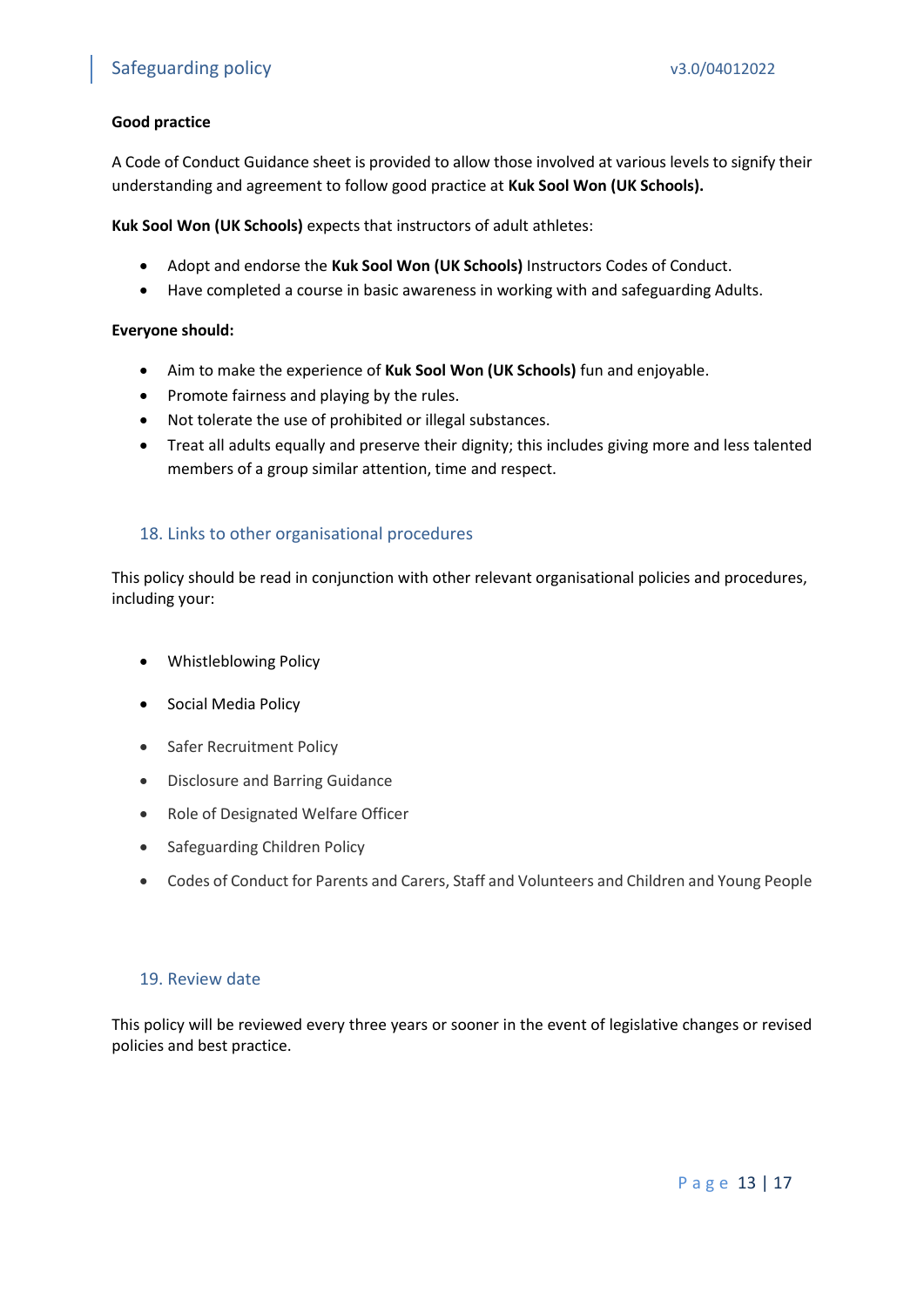#### <span id="page-13-0"></span>Appendix 1

Guidance and information

#### **Making Safeguarding Personal**

There has been a cultural shift towards Making Safeguarding Personal within the safeguarding process. This is a move from prioritising outcomes demanded by bureaucratic systems. The safeguarding process used to involve gathering a detailed account of what happened and determining who did what to whom. Now the outcomes are defined by the person at the centre of the safeguarding process.

The safeguarding process places a stronger emphasis on achieving satisfactory outcomes that take into account the individual choices and requirements of everyone involved.

"What good is it making someone safer if it merely makes them miserable?" – Lord Justice Mundy, "What Price Dignity?" (2010)

What this means in practice is that adults should be more involved in the safeguarding process. Their views, wishes, feelings and beliefs must be considered when decisions are made.

The Care Act 2014 builds on the concept, stating that "We all have different preferences, histories, circumstances and lifestyles so it is unhelpful to prescribe a process that must be followed whenever a concern is raised."

However, the Act is also clear that there are key issues that should be considered when abuse or neglect are suspected, and that there should be clear guidelines regarding this.

[https://www.local.gov.uk/topics/social-care-health-and-integration/adult-social-care/making](https://www.local.gov.uk/topics/social-care-health-and-integration/adult-social-care/making-safeguarding-personal)[safeguarding-personal](https://www.local.gov.uk/topics/social-care-health-and-integration/adult-social-care/making-safeguarding-personal)

#### **Capacity – Guidance on Making Decisions**

The issue of capacity or decision making is a key one in safeguarding adults. It is useful for organisations to have an overview of the concept of capacity.

We make many decisions every day, often without realising. We make so many decisions that it's easy to take this ability for granted.

But some people are only able to make some decisions, and a small number of people cannot make any decisions. Being unable to make a decision is called "lacking capacity".

To make a decision we need to:

- Understand information
- Remember it for long enough
- Think about the information
- Communicate our decision

A person's ability to do this may be affected by things like learning disability, dementia, mental health needs, acquired brain injury, and physical ill health.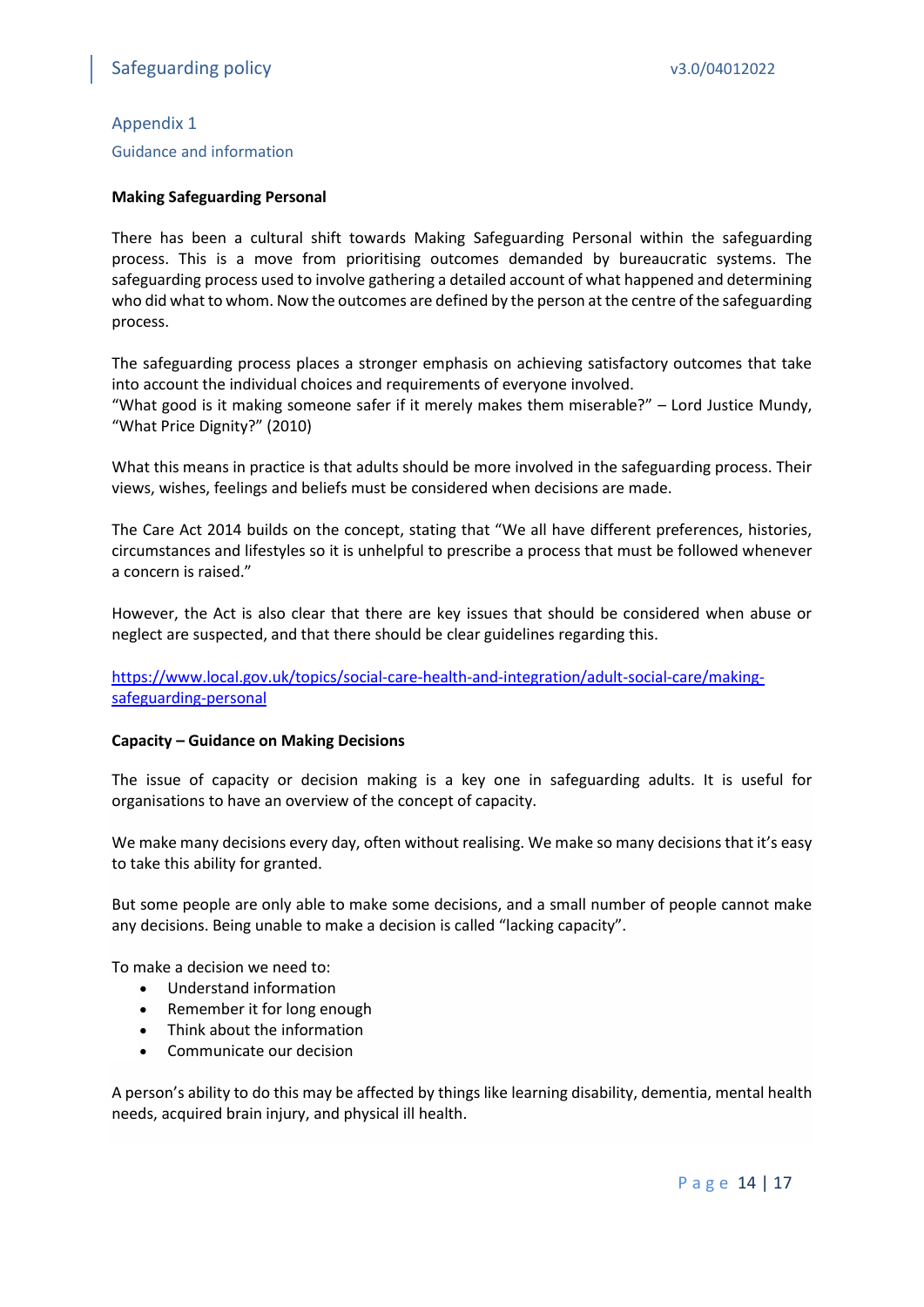The Mental Capacity Act 2005 (MCA) states that every individual has the right to make their own decisions and provides the framework for this to happen.

The MCA is about making sure that people over the age of 16 have the support they need to make as many decisions as possible.

The MCA also protects people who need family, friends, or paid support staff to make decisions for them because they lack capacity to make specific decisions.

Our ability to make decisions can change over the course of a day**.**

Here are some examples that demonstrate how the timing of a question can affect the response:

- A person with epilepsy may not be able to make a decision following a seizure.
- Someone who is anxious may not be able to make a decision at that point.
- A person may not be able to respond as quickly if they have just taken some medication that causes fatigue.

In each of these examples, it may appear as though the person cannot make a decision. But later in the day, presented with the same decision, they may be able to at least be involved.

The MCA recognises that capacity is decision-specific, so no one will be labelled as entirely lacking capacity. The MCA also recognises that decisions can be about big life-changing events, such as where to live, but equally about small events, such as what to wear on a cold day.

To help you to understand the MCA, consider the following five points:

- 1. Assume that people are able to make decisions, unless it is shown that they are not. If you have concerns about a person's level of understanding, you should check this with them, and if applicable, with the people supporting them.
- 2. Give people as much support as they need to make decisions. You may be involved in this you might need to think about the way you communicate or provide information, and you may be asked your opinion.
- 3. People have the right to make unwise decisions. The important thing is that they understand the implications. If they understand the implications, consider how risks might be minimised.
- 4. If someone is not able to make a decision, then the person helping them must only make decisions in their "best interests". This means that the decision must be what is best for the person, not for anyone else. If someone was making a decision on your behalf, you would want it to reflect the decision you would make if you were able to.
- 5. Find the least restrictive way of doing what needs to be done.

#### Remember:

- You should not discriminate or make assumptions about someone's ability to make decisions, and you should not pre-empt a best-interest's decision merely on the basis of a person's age, appearance, condition, or behaviour.
- When it comes to decision-making, you could be involved in a minor way, or asked to provide more detail. The way you provide information might influence a person's ultimate decision. A person may be receiving support that is not in-line with the MCA, so you must be prepared to address this.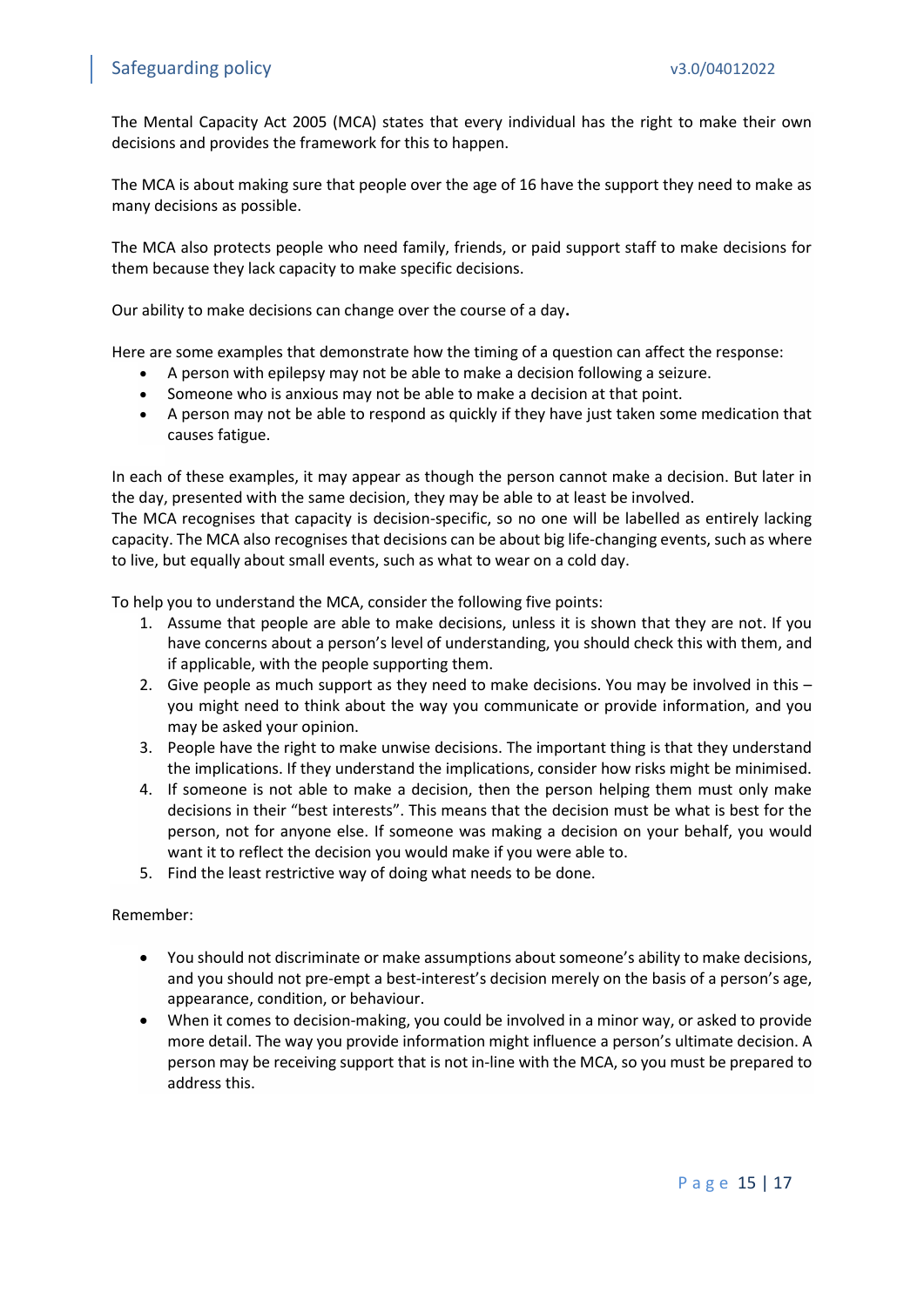#### **Consent and Information Sharing**

Workers and volunteers within sports and physical activity organisations should always share safeguarding concerns in line with their organisation's policy, usually with their safeguarding lead or welfare officer in the first instance, except in emergency situations. As long as it does not increase the risk to the individual, the worker or volunteer should explain to them that it is their duty to share their concern with their safeguarding lead or welfare officer.

The safeguarding lead or welfare officer will then consider the situation and plan the actions that need to be taken, in conjunction with the adult at risk and in line with the organisation's policy and procedures and local safeguarding adults board policy and procedures.

To make an adult safeguarding referral you need to call the local safeguarding adults' team. This may be part of a MASH (Multi-Agency Safeguarding Hub). A conversation can be had with the Safeguarding Adults team without disclosing the identity of the person in the first instance. If it is thought that a referral needs to be made to the Safeguarding Adults team, consent should be sought where possible from the adult at risk.

Individuals may not give their consent to the sharing of safeguarding information with the safeguarding adult's team for a number of reasons. Reassurance, appropriate support and revisiting the issues at another time may help to change their view on whether it is best to share information.

If they still do not consent, then their wishes should usually be respected. However, there are circumstances where information can be shared without consent such as when the adult does not have the capacity to consent, it is in the public interest because it may affect other people, or a serious crime has been committed. This should always be discussed with your safeguarding lead and the local authority Safeguarding Adults team.

If someone does not want you to share information outside of the organisation or you do not have consent to share the information, ask yourself the following questions:

- Is the adult placing themselves at further risk of harm?
- Is someone else likely to get hurt?
- Has a criminal offence occurred? This includes: theft or burglary of items, physical abuse, sexual abuse, forced to give extra money for lessons (financial abuse) or harassment.
- Is there suspicion that a crime has occurred?

If the answer to any of the questions above is 'yes' - then you can share without consent and need to share the information.

When sharing information there are seven Golden Rules that should always be followed.

- 1. Seek advice if in any doubt
- 2. Be transparent The Data Protection Act (DPA) is not a barrier to sharing information but to ensure that personal information is shared appropriately; except in circumstances where by doing so places the person at significant risk of harm.
- 3. Consider the public interest Base all decisions to share information on the safety and wellbeing of that person or others that may be affected by their actions.
- 4. Share with consent where appropriate Where possible, respond to the wishes of those who do not consent to share confidential information. You may still share information without consent, if this is in the public interest.